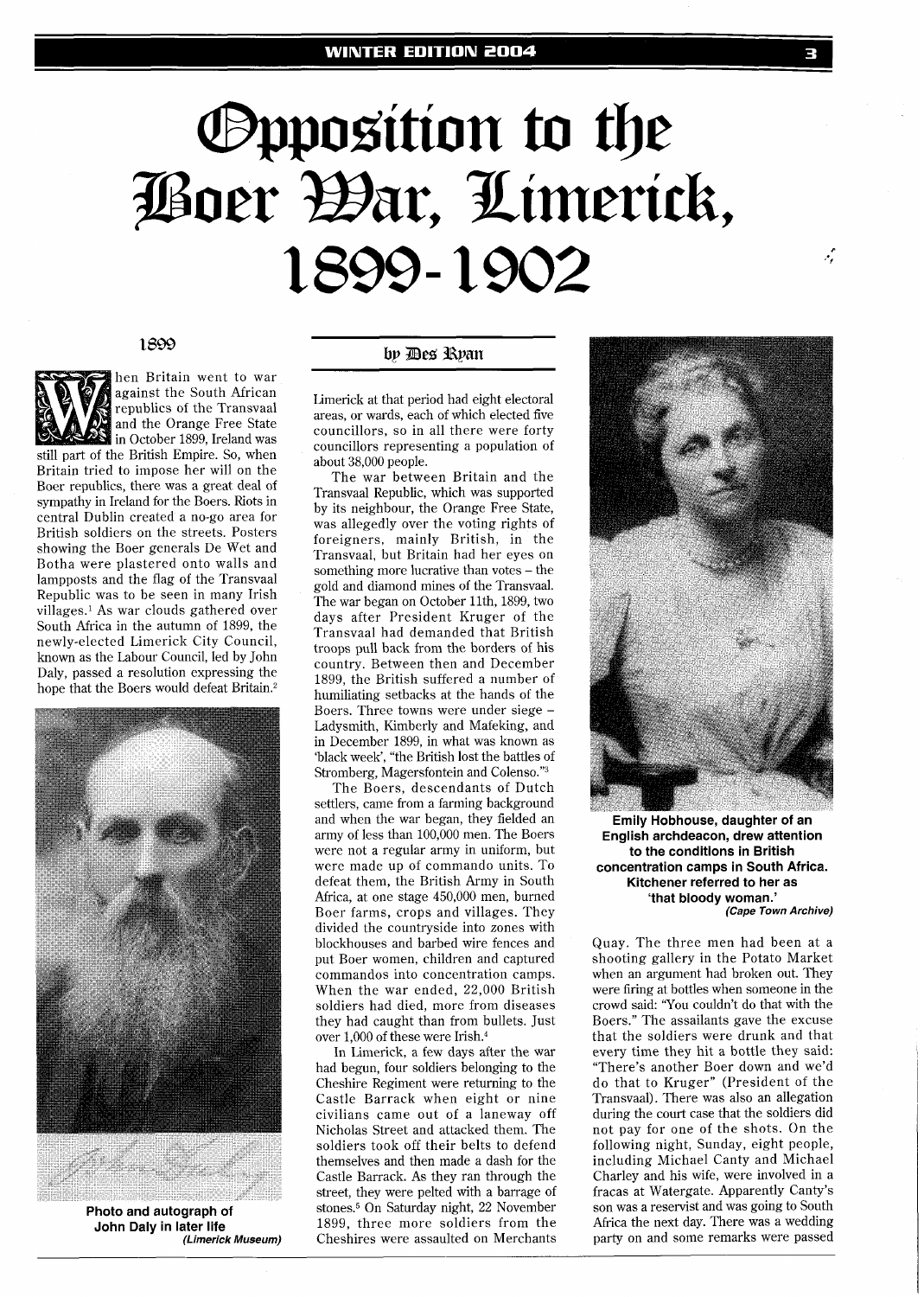# THE OLD LIMERICK JOURNAL



**Certificate of Freedom of Limerick awarded to James F. Egan, swordbearer to Dublin Corporation, 10 May 1901, for refusing to act as swordbearer during the state visit of Queen Victoria (Limerick Museum)** 

about the younger Canty going out to fight the Boers. A riot erupted on the street, with sticks and stones being thrown. Michael Canty rushed out with, as he put it, a weapon (a soldering iron) in his hand to rescue his son. Mr Canty seemed to be a bit confused as to where exactly his son was going when he said that his son would "never be able to walk to the Holy Land" (if he didn't help him). The Charleys seemed to have come out the worst in the row: when they appeared in court they had several decorative pieces of sticking plaster on their heads.<sup>6</sup>

On Edward Street, the Limerick Clothing Factory was one of the most modern factories in Western Europe for the making of mens clothing and uniforms for the armies of the British Empire. Two weeks into the war, the company placed advertisements for extra workers in the local newspapers. In early December, a reporter with the Munster *News* visited the factory, where nearly 1,000 workers were employed, to see the new khakis uniforms being made for the British soldiers in South Africa. He was disappointed to find that the khaki uniforms took up only a small part of the production line and that production was not confined to Limerick,

but also at LCF branches in Dublin and at other centres.<sup>7</sup>

# 1900

In early January, the British forces got another hammering at the battle of Spionkop, a mountainous area in the British colony of Natal. After these early defeats, Field Marshal Lord Roberts and General Kitchener took command of the British Army in South Africa and within a few months the Boer capitals, Bloomfontein in the Orange Free State (in May) and Pretoria in the Transvaal (in June) were captured. Many people thought that the war was over, but for the Boers, it was just entering into a new phase - they now saw the hit-and-run tactics of guerrilla warfare as their only hope. To counteract this, the British Army adopted a scorched earth policy when they started burning Boer farms and interning the occupants, mainly women and children, in concentration camps. This led to many deaths and there was an outcry when the conditions in the camps were made public knowledge by an Englishwoman, Miss Emily Hobhouse. By October 1900, President Kruger was in exile in Europe and was never to return to his country. He died in 1904.

The streets of Ennis, Co Clare, were covered with snow and frost on Monday, 12 February 1900, as the men of the Clare Militia, who had been called up for service in England, gathered in the town. As they walked around the streets, groups of them came together arm-in-arm, singing and shouting and occasionally giving a cheer for "Old Kruger." The roads were very slippery and many of the warriors slipped and fell on the snow. At around 4.00 pm they made their way to the barracks and quickly got into their uniforms. Some of the men, ducking their officers, made their way to a nearby public house. At 5 o'clock, the men were ordered to fall in and a start was made to get them to the railway station, the route being around the town rather than through it. On the way the men were heard giving loud cheers for "Old Kruger." One volunteer was heard to say: "What men to be sending out  $-$  if Spion Kop was put up in front of us, we wouldn't hit it." As the men were getting onto the train, Mr John McInerney JP, of Cratloe and chairman of the Limerick (No.2) District Council, who had taken a few drinks, was heard to shout: "Don't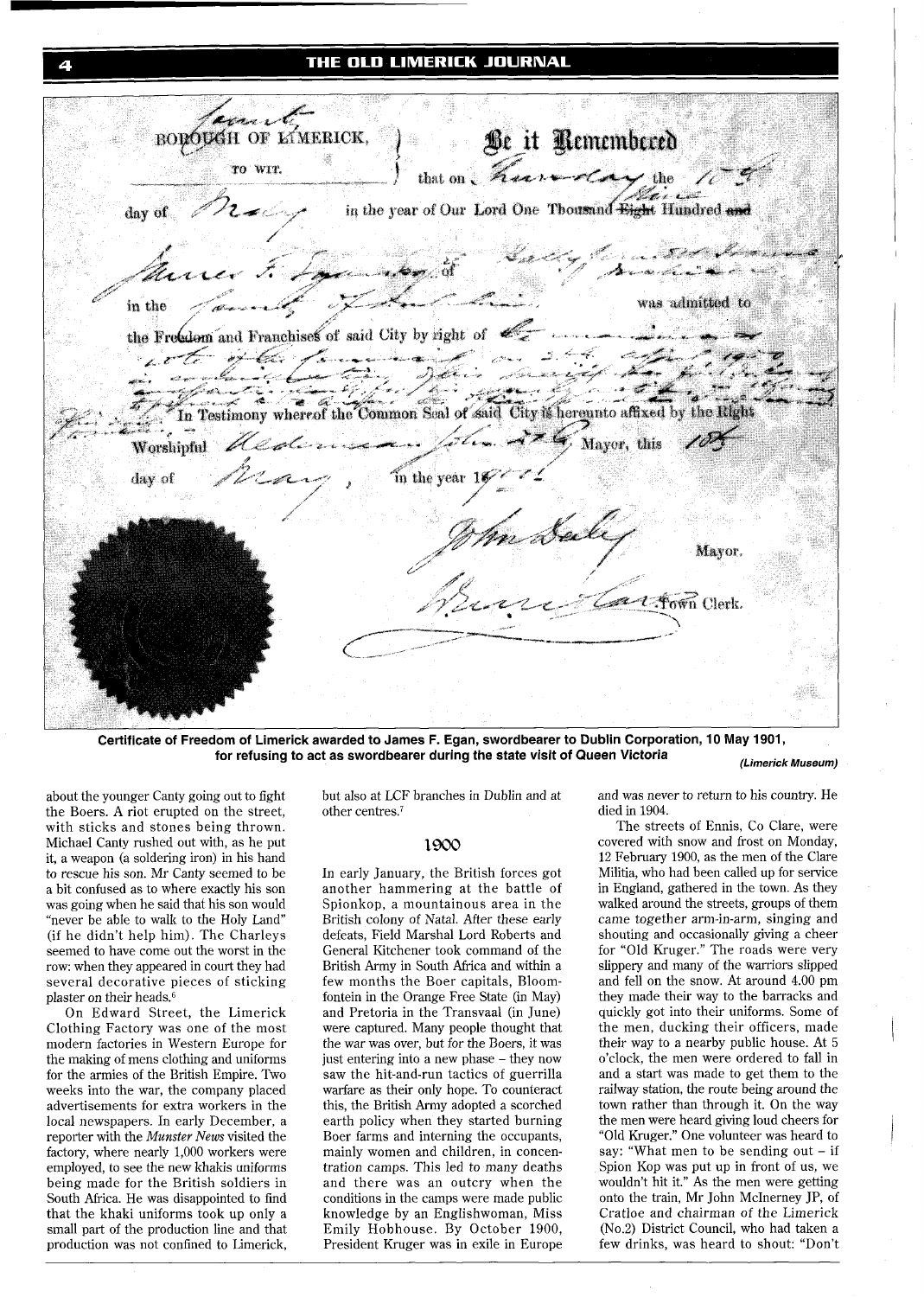shoot the Boers" and then he called for three cheers for Kruger.8 As the order was given for the train to pull out, the officer on board gave a cheer for her majesty, Queen Victoria, which was feebly taken up be some of the British supporters in the crowd. Then, as the train chugged its way out of the station, the men could be heard cheering repeatedly for Kruger. $9$ 

As for Mr McInerney, he was pounced upon by the police, the RIC, who were among the crowd at the station. He was arrested, but then allowed to go home, and when his case came up for hearing on Friday, 2 February, it was adjourned until a later date.

In Limerick on Friday, 3 March, William Murphy, a gunner with the Royal Garrison Artillery, was standing at one of the corners in Upper William Street when three men, two of whom he knew, the McMahon brothers, attacked him because he was a soldier in the British Army. Murphy fell to the ground and received a kick in the face, which left him with a black eye. Some time later on in the evening, Privates Walsh and Healy, of the Cheshire Regiment, were walking towards the Artillery Barrack in Mulgrave Street when they were approached by the McMahons, who said they wanted to talk to them about the war and the Boers. The soldiers decided to keep going and, as they did, they were struck from behind. As Walsh fell down he had his ear split with a kick to his head and he was also kicked in the ribs. Private Healy was also knocked to the ground and fell against the doorway of a shop, where he was able to take refuge. A police constable arrived on the scene and took Walsh to the hospital.

The McMahon brothers were arrested and charged at the petty sessions. The magistrate, Mr Hickson, made out that the row had been caused by pro-Boer feelings and said that there had been other cases arising out of the same cause. In a previous case, he had sentenced a man to six months for singing pro-Boer songs, which he felt were seditious. As a result of intersessions on behalf of the man the sentence had been reduced to three months. "The magistrates," he said, "were determined to protect all those wearing the Queen's uniform." He sentenced the McMahon brothers to a prison term with hard labour.<sup>10</sup>

In the meantime, the country was getting ready for the state visit of Queen Victoria. It seems that the old queen was being sent over on a propaganda visit. Officially, she came to thank the Irish soldiers for their loyalty and their actions in the war. In recognition of their services, it was announced that Victoria had agreed to the formation of a prestigious regiment to be known as the Irish Guards and that in future Irish regiments would be allowed to wear the shamrock on St Patrick's Day.<sup>11</sup> The first recruit for the Irish Guards was James O'Brien, who was from Limerick and he enlisted on 21 April, 1900. Lord Roberts was made the first colonel of the regiment.12

At a meeting of Limerick Borough



Maude Gonne (1866 - 1953)

Council on Thursday, 23 March, it was agreed that the mayor, John Daly, should attend a meeting in Dublin which was being held to oppose the presentation of an address to the Queen by Dublin Corporation when she visited Ireland. The mayor reminded his listeners in city hall "that 12 months ago it was imprisonment to wear the shamrock and now today it is a royal order, because the government want the men to wear the shamrock. Those who have judged the fighting qualities of the men say that, were it not for the skilled Irish soldiers, the Boers would have driven the English into the sea and they never would have reached halfway to Pretoria." "The Queen," he said, "was asking them to forget the past and come now to her rescue because the gallant stand of the Boers had enlisted the sympathies of Germany and other continental countries." "Would," he asked, "the Irish people be justified in supporting the brutal power of England in stealing the two glorious republics that know how to die for their land."l3 Mayor Daly did not think SO.

Victoria arrived in Dublin on Wednesday, 4 April. In Limerick, the only visible signs of the Queen's imminent arrival was the Union Jack, which flew over the prison and some other government buildings. Later that evening, the Post Office Band came out on parade and played in front of the police barracks on William Street. When they struck up *God Save the Queen*  it was met by hisses from the indignant spectators, while a few loyalists among the crowd gave a cheer. The band then proceeded into the police station.14

Three girls from the Limerick Clothing Factory who had gone to Dublin that day

were hassled when they turned up for work the next morning wearing Union Jack badges.15 The other girls in the factory objected to this slight to their national feelings. One of them, a Miss Donnelly, who was wearing a new green dress, tore parts of it into strips, which the nimble fingers of her fellow workers fashioned into pretty green badges.16 At finishing time that evening, the three girls had to be given a police escort to protect\* them from the hostile crowd that followed, them home.17 At a meeting of the City Council the same evening, Mayor Daly presiding, a decision was made to offer congratulations to Mr J.F. Egan, swordbearer to Dublin Corporation, on his refusal to act as sword-bearer for the Queen's visit. Mr Moran, solicitor, proposed that Mr Egan be given the freedom of the city.18 The following day, Friday, the police came across posters which had been put up around the city in reference to a proposed excursion of Limerick girls who were to take part in the ceremonies in Dublin. The message on the posters advised the girls "not to allow themselves to be paraded before the Saxon queen and tyrant - England - as abject slaves and traitors to their country's aspirations. The police took immediate action when the posters were placed in prominent positions on the streets. In their fury, they kicked at or tore the posters to bits so that no one could read them.19 On Saturday, thefe was another incident when a factory girl named Kate Morrissy, who had also been in Dublin, was treated in Barrington's Hospital for a slight scalp wound. It appears that she arrived at work wearing a red, white and blue ribbon, to which her fellow workers objected, but she refused to take it off and was then struck on the head by another girl.<sup>20</sup>

In the meantime, the *Limerick Leader*  reported that it had been asked by leading nationalists to open in its columns a subscription list for the purpose of buying and presenting a new green dress to Miss Donnelly. The mayor, it was pointed out, would give the dress to Miss Donnelly on the same night that Mr Egan would receive the freedom of the city.<sup>21</sup> On 10 May, Mr and Mrs Egan, accompanied by Miss Maude Gonne, arrived in Limerick on the 6.45 train from Dublin. They were met by Mayor Daly and several members of the City Council. A large crowd of onlookers had gathered at the station and when the Egans and Miss Gonne appeared, there was loud cheering. As they were driven off to the mayor's residence, the cheering became louder.22

At 8.30 that evening in the council chamber, the mayor addressed the assembled guests. He related how, a few years earlier, he and Mr Egan had been manicled prisoners of the British government and now, here, he was giving his old comrade the freedom of the city. He also praised Miss Gonne for her contribution to the cause of Irish freedom. Mr Egan, in his reply, thanked the mayor and the corporation for the great honour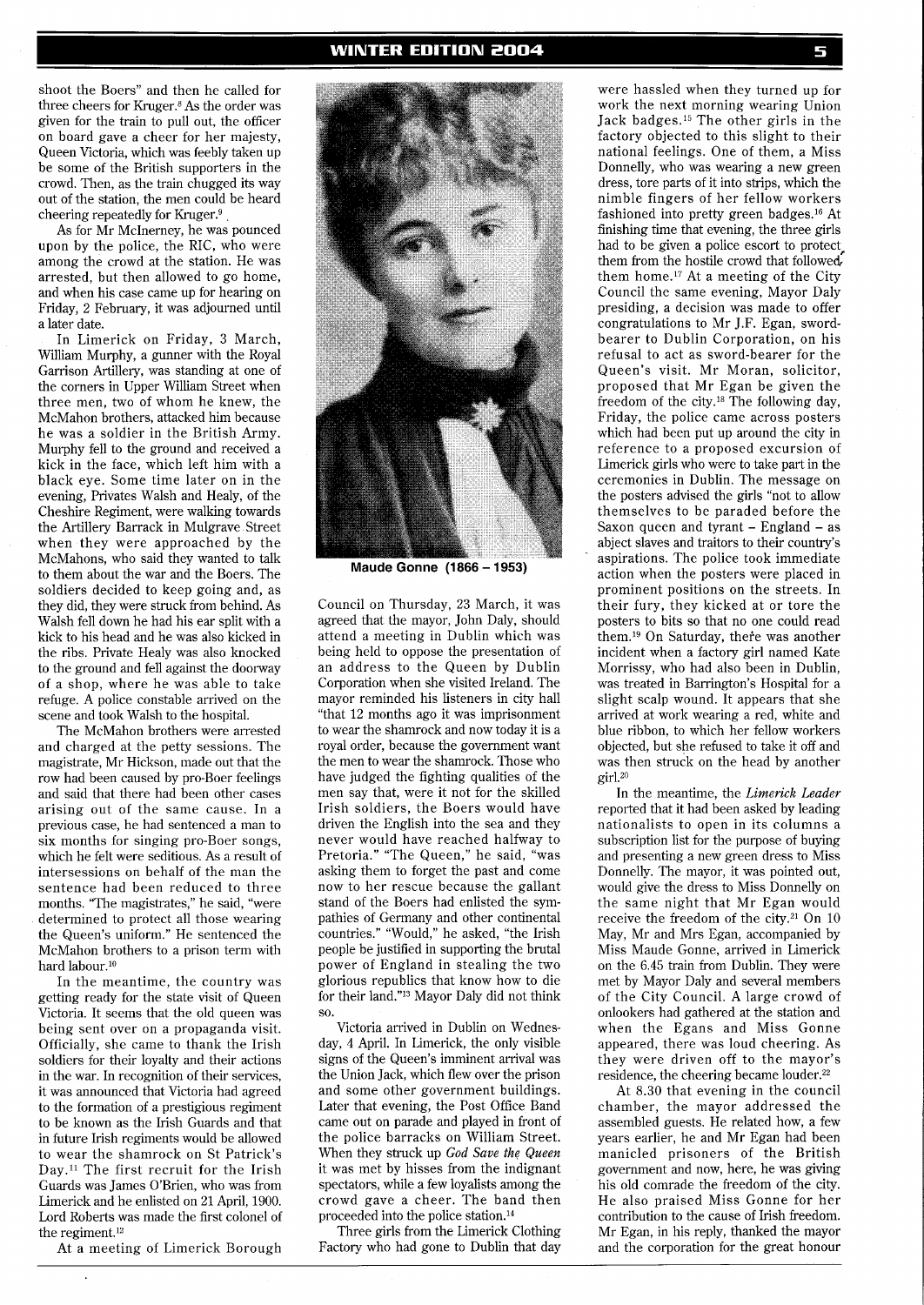# THE OLD LIMERICK JOURNAL

š8

RULES ~

1. That the Name of the Society shall be the "LIMERICK YOUNG IRELAND SOCIETY," and its objects shall be-To foster and sustain a healthy National spirit, and to stimulate National effort amongst those who believe in the right of Ireland to Independent Nationhood.

- 2. To promote these chiects the Society shall endeavor-
- a To secure the union and co-operation of all who subscribe to the foregoing principle.

المحجب

- $\delta$  To restore the Irish language to its rightful place as the language of the nation.
- $\epsilon$  To popularise Irish music and song.
- d To extend the knowledge of Irish history and Irish National literature
- t To foster and revive, as far as possible, the National manners and customs and to counteract the growing tendency to Anglicisation.
- f To encourage and support native industry and talent. All persons becoming members of the Society thereby pledge thems-lves to support Irish manufactures as far as in their power lies, 'ty refusing to purchase articles of foreign manufacture, when similar articles of Irish make can be obtained.
- 3.—The Society shall be strictly non-sectarian.  $\mathbb{R}^+$

The Officers of the Society shall consist of a President, Vice-President, Treasurer, and Secretary, to be elected at each half-yearly general meeting.

5.-The Committee shall consist of five members, also to be elected yearly, with the officers as  $\epsilon x$  -  $\hbar\omega c$  members. .

6.- That one third members of the Society shall form a quorum with power to call a special meeting for any particular purpose by a requisition signed in the presence of the Secretary at least, one week before such meeting is to be held.

7. That five members of the Committee shall form a quorum. The Committee to meet every Wednesday, at 8-0 p.m.

8. - That a General Meeting of the Society be held monthly, when newmembers shall be enrolled and any special matter affecting the welfare of the Society be discussed.

9. That the Subscription be One Shilling per month, payable in advance, and that the first monthly payment serve as entrance fee.

> $\sim 10$  . That the Chairman, for the time being, shall have power to determine and ajudicate upon all points of order, and shall have one vote and a casting vote in case of a tie.

 $\Pi$  .<br> That candidates for membership shall be proposed and seconded by members of the Society at any ordinary nightly meeting and the names submitted to the Committee at their next meeting, when, if approved of, the condidates will be formally enrolled at the next monthly meeting.

12.-That no member shall be eligible for officership unless he be clear on the Society's books.

13. That these Rules cannot be altered or amended except at a Half-Yearly General Meeting or at a Special General Meeting called by the Committee for the purpose.

# **Rules of Limerick Young Ireland Society, c.1900**

ΰR

#### **(Limerick Museum)**

that they had bestowed upon him. When he had finished, the mayor asked that the order of business be suspended to allow Miss Gonne to address the gathering. This gave Miss Gonne the opportunity to address the council and the invited guests on the conflict in South Africa. Earlier that evening, she had seen the drunken soldiers of the 7th Royal Munster Fusilier, Militia Regiment, as they made their way to the railway station. "Many of these men," she said, "did not know what they were doing when they joined the militia reserve. They were (going) to fight against a cause which was true and noble - the independence and liberty of the South African republics. She went on to say that Irishmen in the British Army could "be called upon to fight against their own motherland, for every Irishman who raises his hand - with England - against the South African republics or any other country, is striking a blow against his own motherland. They (the people) should watch the recruiting sergeant and reason with any poor boy whom he might try to enlist. If this was done, it would not be very long before there would be no more Irishmen wearing the red shame of the English uniform."23

Councillor John O'Brien (Irishtown Ward) proposed that Miss Gonne be also given the freedom of the city in recognition of her advocacy of Irish national rights and in the sacred cause of liberty. He went on to say that Miss Gonne's name was a household word throughout Ireland. Mayor Daly, it would appear, had already discussed this proposal with Miss Gonne because, he said, it was her intention to come especially to Limerick at a later date to receive the honour.<sup>24</sup> At a meeting of

the United Irish League, held in Limerick in early September, Michael Davitt (a founding member of the Irish Land League in the late 1800s and who had also received the freedom of the city in 1884) said that "the Boers would never be beaten. They might be scattered by overwhelming force, but they would always be ready to strike a blow at England's authority." He was disappointed to see so many Irish Catholics serving in the British Army.25

An article in the Daily Mail, an English newspaper, reported that many people in Ireland believed that Charles Stewart Parnell and the Boer general, Christian De Wet, were one and the same person. The simple Irish folk, the paper went on to say, did not believe that Parnell had died and that he was now leading the struggle against the British in South Africa.26

When Michael Coffey, a publican on Edward Street, applied to have his licence renewed on Friday, 28 September, it was opposed by Mr P.E. O'Donnell, who was acting on behalf of Mr William Leahy, crown solicitor. In the court it was said that Mr Coffey's landlady had refused to serve a soldier of the Yorkshire Light infantry in March of that year. The military authorities had reported the matter to Sir Patrick Coll, chief crown solicitor, who gave instructions that when the licence came up for renewal, it was to be opposed. The soldier in question, L/Cpl. Windpenny, related how he had been out for a walk and was on his way back to the barracks around 11.00 pm when he decided to call in for a drink. He had asked for a pint of porter, but was refused. Then he asked for a bottle of lemonade. The landlady said she didn't

want to be bothered with soldiers. District Inspector Hetreed said that he had never known of a soldier in Limerick not being served a drink because of his uniform. Mr O'Donnell, on behalf of the crown, said that since "the war broke out in South Africa, soldiers had been refused in several towns in Ireland."27 The objection was overruled and Mr Coffey got his licence.

Two weeks later, in mid-October, and just before the end of a meeting of the city council, Mr Whelan (Dock Ward) proposed that a vote of thanks should be sent to the Queen of Holland thanking her for her kindness to President Kruger by offering him protection.28 By that time, Kruger was in Europe looking for help for his beleaguered country. Mr O'Brien (Irishtown Ward) refused to associate himself in any way with the Dutch monarchy, or any royal family for that matter. Councillor O'Brien, from the Abbey Ward, said that they sympathised with Kruger but disagreed with presenting any address to a crowned head of state. But the objections were not strong enough and, after a show of hands, the resolution was passed.29

Private Manning of the Yorkshire Light Infantry boarded the 4.45 train at Limerick on his way to Dublin to begin a months leave. In his compartment in one of the carriages were a clergyman, an off-duty policeman, Constable Kenny, and another man, Patrick Hayes. As the train pulled out of the station, Pte. Manning and the clergyman were engaged in a conversation about the situation in South Africa. A few miles out the line, Mr Hayes tried to start up a conversation, but Pte. Manning told him he did not wish to discuss the war. In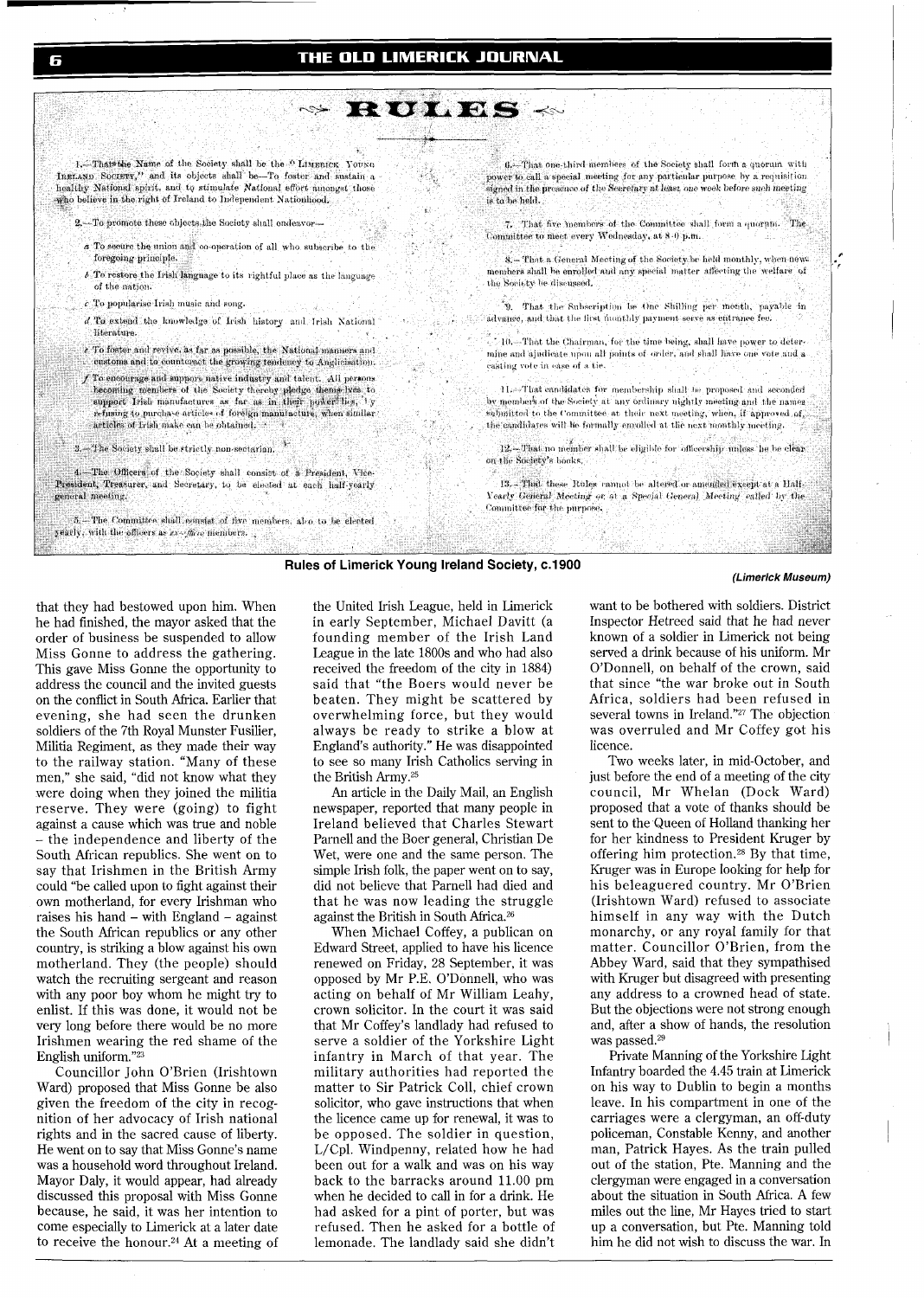a hostile reaction, Mr Hayes told the soldier that any Irishman who wore the queen's uniform should be ashamed of himself. Hayes made a go for Pte. Manning and caught him by the throat. Constable Kenny, who was getting off at Dromkeen, made no attempt to stop the argument. In the court case which followed, Constable Kenny told the court that when he got off the train he reported the matter to the guard on duty in the train. The guard, Mr Fox, denied that the constable had asked him to stop the train at Dromkeen and told the court that he had come across the two men fighting and had asked the soldier to go to a different carriage. Mr Hayes got off with a fine for the assault on the soldier.30

On Sunday night, 4 November, at a meeting in their rooms at 55 Thomas Street, the Limerick branch of the Young Ireland Society announced that Maude Gonne had consented to give a lecture to the society during her visit to Limerick to receive the freedom of the city. Miss Gonne had founded a women's organisation, known as the Daughters of Erin, and a letter from the Daughters was read, asking the Limerick Young Irelanders to get as many female signatures as possible for an address that was to be presented to President Kruger by the Daughters. On a proposal from one of the members of the society, the secretaries were instructed to write to Limerick Corporation asking them to confer the freedom of the city on Kruger. Amidst all this nationalist fervour, the meeting ended with the singing of God *Save the* Queen. At the last meeting of the city council for that month, Mayor Daly alluded to the reception given to President Kruger in France and how the citizens of our capital city and also those of Cork were prevented from extending sympathy or honour to Kruger or a brave nation in its struggle for liberty because it was illegal. Mayor Daly was having none of that - if any member of the council was prepared to hand in a notice of motion that the freedom of the city be given to Kruger, he would accept it and hoped that it would be passed at the next meeting of the council. Councillor Whelan felt that there was no need to have a notice of motion, whereas Councillor O'Brien (Irishtown) felt that they should follow the proper procedure. With that, Mr Whelan handed in a notice of motion that the freedom be given to President Kruger. Councillor Stokes (Market Ward) said that he was not happy with the notice of motion and that he might not be at the next meeting. He did not want to fall out with anybody, but whenever this matter was brought forward, he would oppose it.31

Maude Gonne arrived in Limerick on Wednesday, 12 December. Later that evening, at the Athenaeum, she gave a lecture on "Ireland and her foreign relations." Miss Gonne felt that Ireland should develop her own foreign policy and that Irish manufacturers should send their goods directly to those countries that were friendly to Ireland, notably Spain and France, then the English middleman



**President Steyn of the Orange Free State (Cape Town Archive)** 

would be cut out. What was stopping this, she said, was that the Irish business community was lacking the capacity and energy to do so. She then referred to the Irish Brigade, which had been fighting for the Boers in the Transvaal. She praised John McBride, one of the organisers of the brigade, and said that he had saved Ireland's honour. The English press and news agencies, all over the world, she went on to say, were publishing the fact sixteen thousand Irishmen were fighting in the Transvaal against the Boers and liberty. Towards the end of her lecture, she said that the connection between Ireland and England was ruinous both politically and commercially. A government agent, who was listening to all this, took notes as she spoke.32

The highlight of the visit for Miss Gonne was on the following evening, when she was awarded the freedom of the city. Out of the forty-strong council, only twenty-four members turned up for the meeting, but the hallway outside the council chamber was packed with people. Mr James Egan was one of the invited guests. The mayor, in announcing to Miss Gonne the decision of the corporation to present her with the freedom of the city, remarked that it was a distinction she had earned. Miss Gonne, in her reply, said that the best way for her to thank the mayor and those present was to go on working for the national cause. At the conclusion of her address, she signed the roll of honour.

The proceedings then moved on to the question of whether or not President Kruger should be conferred with the freedom of the city. The mayor said that, in giving this honour to Kruger, they would also be honouring President Steyn of the Orange Free State. Mr Stokes, who had originally opposed the motion, now wanted to know if they were acting legally in offering this honour to a man who was at war with this kingdom and would they

be enhancing the value of the freedom by giving it to Kruger. When the mayor in reply said "Yes", the majority of the councillors and the crowd joined in to support the mayor. Mr Stokes, still not satisfied, pointed out that Kruger would never be able to exercise the franchise. He felt that it was not right that the corporation should vote the freedom of the city to Kruger and he proposed to the assembly that the offer be withdra $\mathbf{\hat{w}}$ n. When Councillor Hayes made it known that he also supported Mr Stokes, there were shouts from the crowd to "put him out." The mayor, addressing those people who had interrupted, said: "You can not find fault with Mr Stokes. When a man stands up and expresses what he feels, then we know where we are, better than pretend friends whom we never know." Councillor Whelan then intervened to say that "it was not impossible that Mr Kruger could receive the freedom. When the honour was conferred on Mr Gladstone (British prime minister in the 1880s) the mayor and the town clerk went to England with the roll of honour to get his signature." When Mayor Daly called for a show of hands, there were twenty-two for and two against. Of course, Mr Stokes was right. President Kruger was never able to take up the offer.<sup>33</sup>

# 1901

The year 1901 in Limerick began with strong criticism of the British religious journal, *The Tablet,* and its editor by Bishop Edward Thomas O'Dwyer. The journal related a story of how a Boer prisoner of war who had surrendered had been killed by a soldier of an Irish regiment, the Connaught Rangers. What had angered the bishop was the fact that a religious journal should take such pleasure in publishing such a story. The bishop's purpose in writing to the editor was "to undo, as far as one ecclesiastic may, the scandal which I believe you are giving as the editor of a journal which is almost officially Catholic by the savage and ruthless tone which you have taken towards the brave men who are making as glorious a stand for freedom as the history of the world records."34

Two weeks later, on 22 January, Queen Victoria died. A memorial service was held in Limerick on Saturday, 2 February. Most of the big businesses in the city, the drapery stores, the condensed milk factory, the bacon factories, the banks and government offices, with the exception of the post office, were closed as a mark of respect. The Union Jack, in some instances fringed with black crepe, floated at halfmast from St Mary's Cathedral, the County Club, the PYMA, and the Limerick Boat Club. While no memorial services were held in the Catholic churches, it was noticed that many who attended masses wore emblems of mourning and in some churches in the city, the bells were tolled during the hours of the memorial services which were being held in England at Windsor.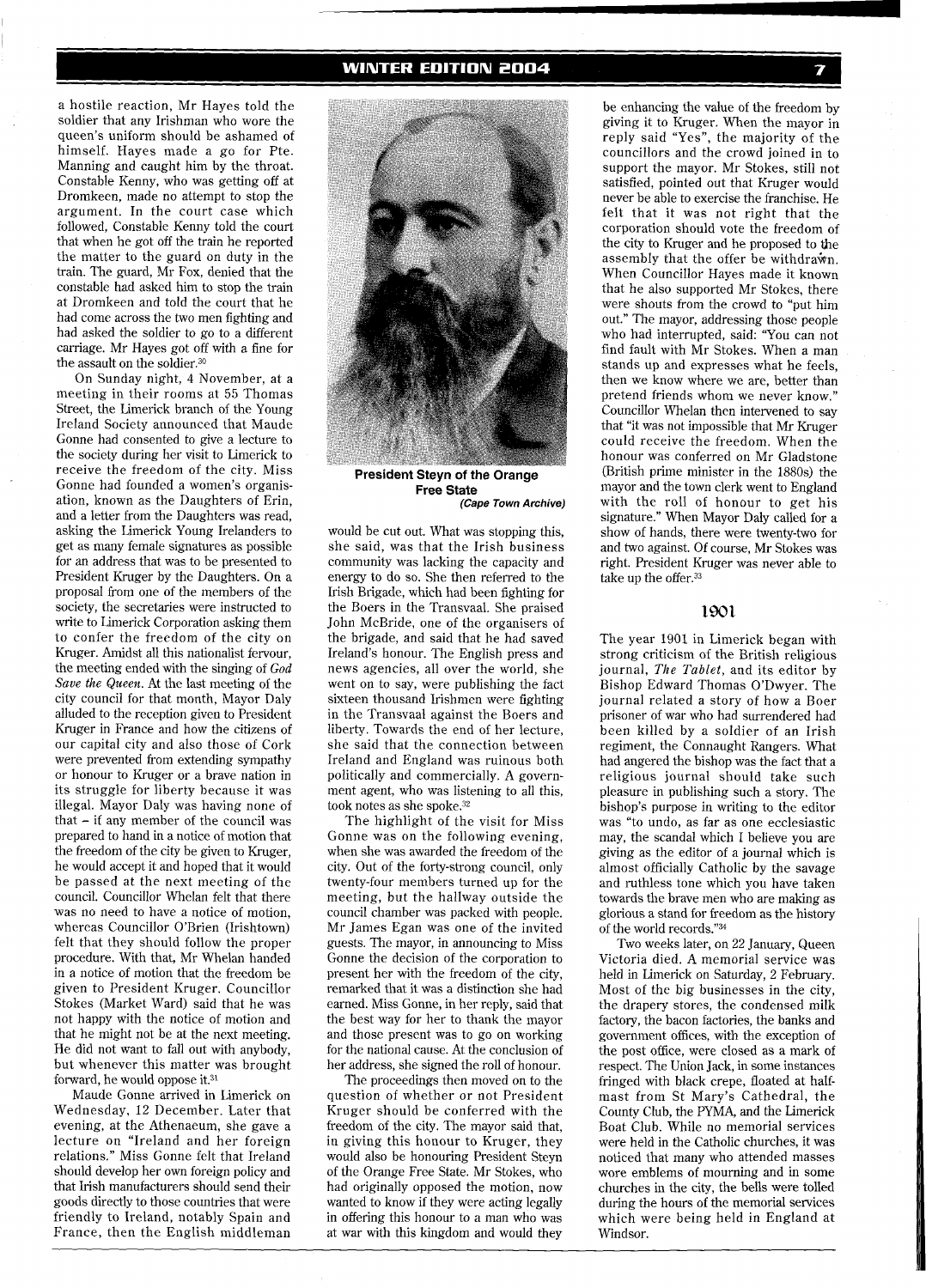By 12.30 that day, over 300 officers and men of the Yorkshire Light Infantry, a party of the 17th Lancers and a large detachment of the 126th Battery, Royal Artillery, all in their colourful uniforms, had gathered in St Mary's Cathedral. The cathedral itself was draped in black as members of the congregation from the city and county arrived for the memorial service. The band of the YLI was also in attendance, as well as representatives of the RIC. At the end of the service, the troops preformed on the cathedral grounds, where *God Save the King* was played. Finally, the royal colours, which had been at half-mast on the tower, were hoisted to the full. A memorial service was also held at the Methodist church in Bedford Row (in later years, the Grand Central cinema) .35

Bishop O'Dwyer was in the news again when, in his Lenten pastoral, he made another reference to the war. "There is sorrow in many an Irish home," he wrote, "for poor fellows who have fallen on the field of battle, or perished by disease, but what are these losses, sad and painful as they are, compared with the immeasurable calamities of every kind - death. disease, ruin of homes, devastation of whole countrysides, destruction of the fruit of generations of labour and industry, which have come as a withering blight and curse upon the unhappy lands where the war is waged. The poor Boers are our fellow countrymen. They pray to our God. They have not the blessing of our holy faith, and in many respects they are an unattractive people - but they have hearts as we have - and death, and pain, and disease, find in them the capacity to suffer, as they do in us. Therefore we can pity them, as (we) pity all the victims and sufferers on both sides of this cruel war."36

If the people in South Africa were suffering, so were some of the soldiers wives nearer to home. When the soldiers and reservists were called up for service, the British War Office provided the families with a separation allowance. Some of the wives spent the money on drink and neglected their children,<sup>37</sup> while others couldn't manage on it and had to be admitted to the workhouse, not just in the city but also at the one in Kilmallock. In Limerick, the clerk at the workhouse was instructed to write to the War Office on the situation. In London, Alderman Michael Joyce (Dock Ward), who was also an MP, wrote home to say that he would try to have the matter raised in parliament. It was hoped that he would tell the British government "that having deprived the women and children of their breadwinners, it was their duty to see that they were not reduced to absolute poverty.38

The War Office, in their reply, informed the clerk that the separation allowance of soldiers wives and children who are maintained in Unions (workhouses) cannot be issued to the Unions in aid of their maintenance. It is considered that with the aid of this allowance and the regulated contributions from the husband's pay, a soldier's wife should be



**Postcard of Bishop O'Dwyer (Limerick Museum)** 

able to keep herself and her children out of the workhouse. As regards soldiers who weren't married, the secretary of state regrets that he has no funds at his disposal from which allowances can be made to the mothers of soldiers.

At a meeting of the workhouse administrators, the Board of Guardians, the reply from the War Office was noted. Alderman Joyce also submitted to the Board a similar letter which he had received. The chairman now felt that the relieving officers should not help the wives of soldiers or, for that matter, allow them into the workhouse or to put them on outdoor relief. "The letter," he said, "states that they are not destitute." One of the relieving officers who was present pointed out that in the case where the medical officer ordered relief, they were bound to give it. The chairman, in summing up the situation, made it clear that the relieving officers should take care that they do not give relief to persons in receipt of an allowance from the War office.39

It was in late March when a letter addressed to John Daly arrived in the town hall in Rutland Street. The letter, from Ernest G Lambe of Natal, South Africa, congratulated Mr Daly on his being re-elected as mayor. "Your action," wrote Mr Lambe, "in presenting the freedom of your city to President Kruger shows plainly the energy with which you have opposed the disgraceful war now raging in this country." Mr Lambe explained that it was impossible to get any newspapers from Limerick, and the bits of news that he got on Limerick came from *The United Irishman.* "I noted with the keenest satisfaction," he wrote, "your action in ordering the removal of the royal arms from the town hall, and trust to see this example followed throughout Ireland. In

the Transvaal and the Orange Free State the British still continue their atrocities on the unfortunate Boers and are still burning and looting homesteads and turning women and children out to starve on the veldt" (open countryside). He informed the mayor that he had been told by Michael Davitt that there was great sympathy in Europe, and especially in France, for the Boers. Mr Lambe had contact with the Boers, and they told him that they would fight to the finish or until  $\sqrt{\frac{1}{\pi}}$  they regained their independence. He wished the mayor every success in his official and public duties.4o

During the summer months there were a few cases where soldiers were assaulted. One incident happened at Loughill, Co. Limerick, when a soldier, who was just home from Africa and was having a drink in his local pub, got into an argument about the war. The soldier, who threw the first punch, was struck on the face and cut when a glass was thrown at him. The wound required several stitches.41 In the city, some soldiers were attacked by a man who had a few drinks taken.42

The military band of the newly-formed regiment of Irish Guards (Mr C.H. Hassell was the first bandmaster) arrived in Limerick on Thursday, 1 August, to, as one newspaper put it, "a cool reception." Posters had been put up prior to the band's arrival announcing that they would play in the Garryowen Athletics grounds. Protesters opposed to the visit were not allowed to put up any notices objecting to the visit of a band who were going to play foreign "tra-la-las" in the historic grounds of Garryowen. The "Tommies", who were supposed to arrive at the railway station at lunch time, didn't arrive until around 7.30 pm that evening. There was a large gathering of spectators around the station when the musicians arrived and, as the band made its way to the Markets Field, they were met with cheering for the Boers and for the Boer general, De Wet. At the Markets Field, a small crowd gathered to hear them play. Meanwhile at the Peoples Park, where the Boherbuoy Band was playing, and at Lansdowne, where the Workingmen's Band was giving a recital, large crowds of men and women were on hand to hear selections of "healthy national music." The much publicised visit of the gold-laced musicians was, as the paper put it, a miserable fizzle.43

An editorial in the *Limerick Leader*  condemned the British policy of repression in South Africa, the farm burnings, the "refugee" camps, court-martial and sentencing to death, in some cases, of captured Boers. The final act of disgrace, in the *Leader's* eyes, was the arming and employment, by the British, of the native blacks to fight the Boers. This, the *Leader*  made out, was a step entirely in violation of the rules of civilised warfare, and all this was done under the command of the brutal Kitchener.44 Of course, the Boers, in what was considered to be a white man's war, shot out of hand any armed native blacks that they caught.

Field Marshal Lord Roberts returned